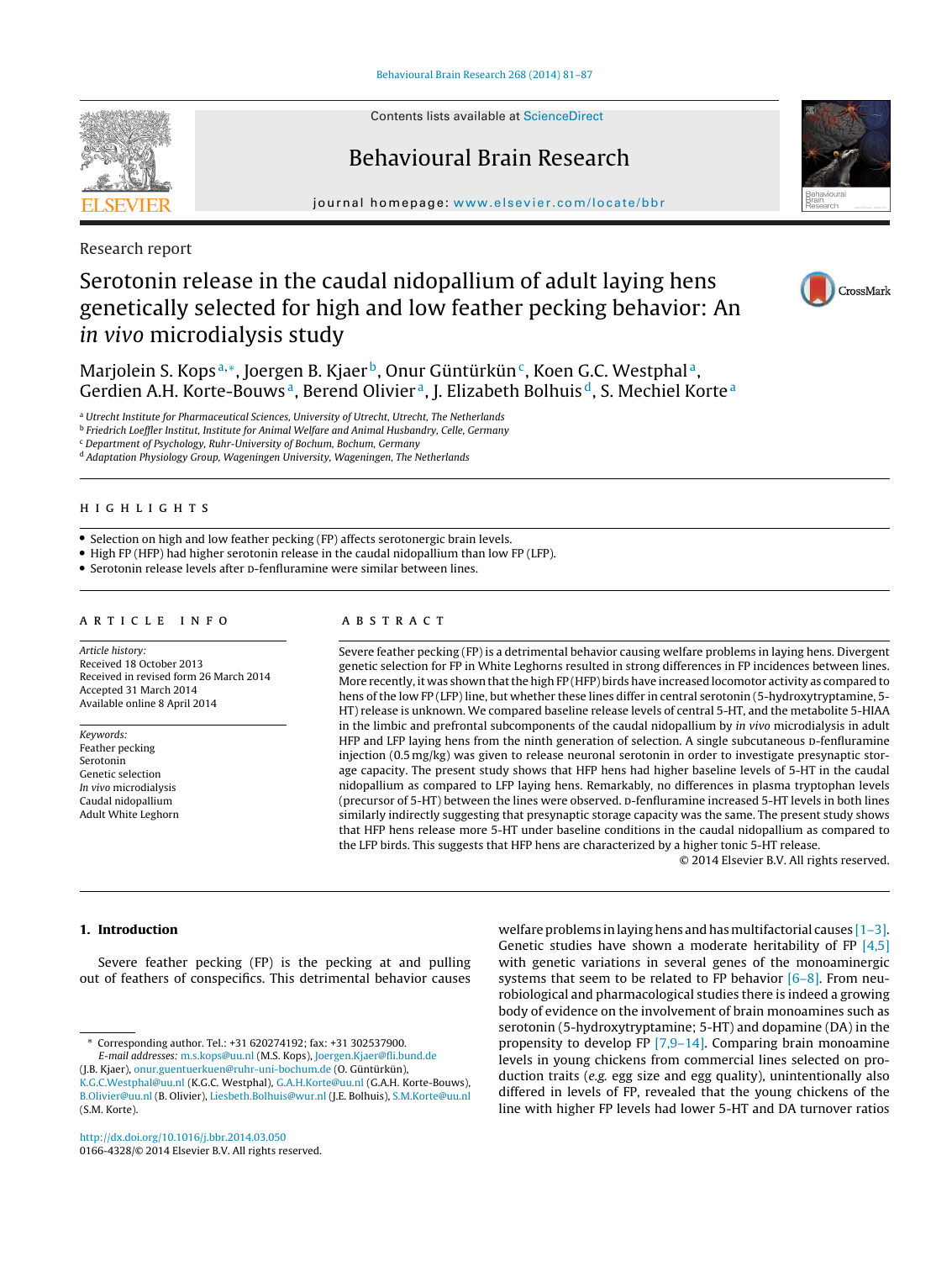than the line with lower FP [\[13\].](#page-5-0) Treatment of these young chickens with a tryptophan-rich diet [\[9\]](#page-5-0) or pharmaceutical D2 receptor antagonist such as haloperidol  $[15]$  was very effective at reducing gentle FP ratios by increasing brain 5-HT and DA levels. In contrast, more gentle FP incidences were recorded after decreasing 5-HT levels by inhibiting 5-HT release via a 5-HT1A autoreceptor agonist [\[16\].](#page-5-0) Thus gentle FP may be related to low turnover of central 5-HT and DA as shown in the rostral forebrain of young chickens. It should be noted, though, that severe FP is mostly prevalent at an adult age [\[1,17\].](#page-5-0) Differences in brain monoamine levels were inconsistent in adult chickens of commercial lines selected for traits other than FP, that coincidentally also affected FP [\[18–20\].](#page-5-0) In 1997, Kjaer and Sørensen [\[5\]](#page-5-0) started genetically selecting chickens on their individual display of severe FP behavior. This resulted in experimental lines called the high (HFP) and low (LFP) feather pecking selection lines. Next to strong divergences in FP ratios in the third and following generations [\[21,22\],](#page-5-0) the HFP compared to LFP were more motivated to eat feathers [\[23\]](#page-5-0) – a behavior related to FP  $[2,24]$  – and differed in gut flora  $[25]$  and had also increased locomotor activity in their home cage as compared to LFP [\[26\].](#page-6-0)

The objective of the current study was to measure the release of monoamines in the extracellular synaptic cleft in the caudal nidopallium of adult HFP and LFP hens by in vivo microdialysis. The nidopallium is a large associative area in the chickens' forebrain with a potential role in the guiding of motor actions and decision making [\[27–29\].](#page-6-0) The caudolateral nidopallium (NCL) receives, more than the caudocentral nidopallium (NCC), input from monoaminergic systems and serves frontal-like executive functions [\[30\].](#page-6-0) The NCC displays a limbic connectivity [\[31,32\].](#page-6-0) Both NCL and NCC have reciprocal projections to the arcopallium intermedium, a somatosensory area, and the arcopallium mediale, a limbic region [\[31,33,34\].](#page-6-0) Both nidopallic regions contain serotonergic [\[35\]](#page-6-0) and dopaminergic afferents [\[36\]](#page-6-0) and receptors [\[37–39\].](#page-6-0) In contrast to taking samples of brain tissue [\[18\]](#page-5-0) or measuring 5- HT blood concentrations (e.g. [\[40,41\]](#page-6-0) in vivo microdialysis allows the measurement of the extracellular monoamine release within a short timeframe in a particular brain area of conscious freely moving animals. Appropriate central monoamine release is essential for stimulation of pre- and postsynaptic monoamine receptors corresponding with adequate stimulation of the second messenger systems or target organs (see review on 5-HT metabolism by [\[42\].](#page-6-0) Although microdialysis is used to study, for instance, the role of monoamines in imprinting  $[33,43,44]$  and feed intake  $[45]$  in young chickens, as far as we know, microdialysis has never been performed in adult chickens. A second objective was to compare blood plasma concentrations of tryptophan (precursor of brain 5-HT [\[46\]\)](#page-6-0) between the HFP and LFP lines to establish whether potential line differences in the release of monoamines in the brain might have a peripheral cause (e.g. by diet) or whether there is evidence for an altered synthesis and/or release in the brain. Here we investigate whether divergent selection for FP produces differences in serotonergic neurotransmission in the forebrain of adult laying hens.

#### **2. Materials and methods**

#### 2.1. Ethical statement

All experimental procedures were approved by the Animal Care and Use Committee of Wageningen University, The Netherlands, and found to be in accordance with Dutch legislation on the treatment of experimental animals, the ETS123 (Council of Europe 1985) and the 86/609/EEC Directive.

#### 2.2. Animals and housing

White Leghorn hens from the 9th generation of divergently selected lines, the HFP and LFP, were used. Details regarding the selection procedure have been described previously [\[21,22\].](#page-5-0) Eggs of both HFP and LFP birds were brooded and after hatch, the oneday old female chicks received a health check followed by a neck tag with a color/number combination for identification. In total 84 female chicks were distributed over 12 pens (42 chicks/line;  $n = 7$ /pen). Birds were not beak-trimmed. The chicks were housed in pens with a concrete floor (1.9 by 1.2 m) covered with paper (first 7 weeks) or sawdust (after week 7). Water and a commercial mash diet were provided ad libitum: a starter diet (week 1–5), a grower diet (week 6–16) and a layer diet (from week 17 onwards). Each pen had a 50 cm high perch installed and a lower perch (a block of wood) in the first seven weeks. In week 8, each group was reduced by one chicken (used for another experiment). By that time, three chicks turned out to be male and 4 chicks had died within the first week. Therefore, the total group size was 65 animals (LFP:  $n = 32$ ; HFP:  $n = 33$ ). Continuous light was given the first week, and then 18 h of light (week 2) followed by 13 h (week 2–3), and 10 h of light (week 4–15). From 17 weeks of age onwards, the light period was extended by 1 h per week, until the birds had 16 h of light (2.00 am–6.00 pm) at 23 weeks of age.

## 2.3. HPLC-ECD determination of large neutral amino acids (LNAA) in blood plasma

At 17 weeks, blood taken from the wing vein was collected in a 4 ml EDTA tube and put on ice. Samples were centrifuged and 200  $\mu$ l plasma was put in a 1 ml serum tube and stored at −70 ◦C until analysis. Large neutral amino acids (LNAA), such as tryptophan (TRP), l-valine (Val), I-methionine (Met), leucine (Leu), I-isoleucine (Ile), phenylalanine (Phe), tyrosine (Tyr), and the internal standard I-norleucine (NLeu) were detected simultaneously using an ultra-high performance liquid chromatography (UHPLC) with electrochemical detection using an Alexys 110 LC-EC analyzer (Antec, Zoeterwoude, The Netherlands). The system consisted of two pumps, one autosampler with a 1.5  $\mu$ l loop, a column (Acquity UPLC HSS T3 1.0 mm  $\times$  50 mm, 1.8  $\mu$ m particle size, Waters, Milford, USA), a  $\mu$ VT-03 detector flow cell with glassy carbon working electrode (potential setting +0.85V vs. Ag/AgCl). The column and detector cell were kept at  $40^{\circ}$ C in a column oven. Stock solutions of the amino acid were prepared in Milli-Q water and stored at  $-70$  °C. To 20  $\mu$ l of plasma 80  $\mu$ l 100% methanol was added and subsequently vortex mixed. Then 20 µl 0.5 mM NLeu was added and vortex mixed. After 10 min on ice the samples were centrifuged during 10 min at 15,000  $\times$  g. Subsequently 20  $\mu$ l of the supernatant was added to 60  $\mu$ l of 0.05 M sodium borate buffer pH 10.4, mixed and pipetted into autosampler vials. During analysis the samples were kept at 4 ℃ in the autosampler. Primary amino acids in the sample were derivatized pre-column [\[47\]](#page-6-0) using a reagent consisting of 37.5 mM o-Phtalaldehyde (OPA) (Pickering Laboratories, USA), 50 mM sodium sulphite, 90 mM sodium borate buffer pH 10.4. This reagent was prepared by mixing a 0.75 M OPA solution (prepared in methanol) with a 1 M sodium sulphite solution (in Milli-Q water) and a 0.1 M sodium borate buffer pH 10.4 (mixing ratio 1:1:18). The derivatization was performed automatically inline using the autosampler. A  $9\,\mu$ l sample was mixed with 0.5  $\mu$ l reagent just prior to the analysis. Separation was achieved using mobile phase A (50 mM phosphoric acid, 50 mM citric acid, 0.1 mM EDTA, pH 4.5, 8% acetonitril, 10% methanol). As soon as the compounds of interest were completely detected a step gradient using mobile phase B (50 mM phosphoric acid, 50 mM citric acid, 0.1 mM EDTA, pH 4.5, 60% acetonitril) was applied to rinse the column removing any late eluting compounds. The flow rate was set at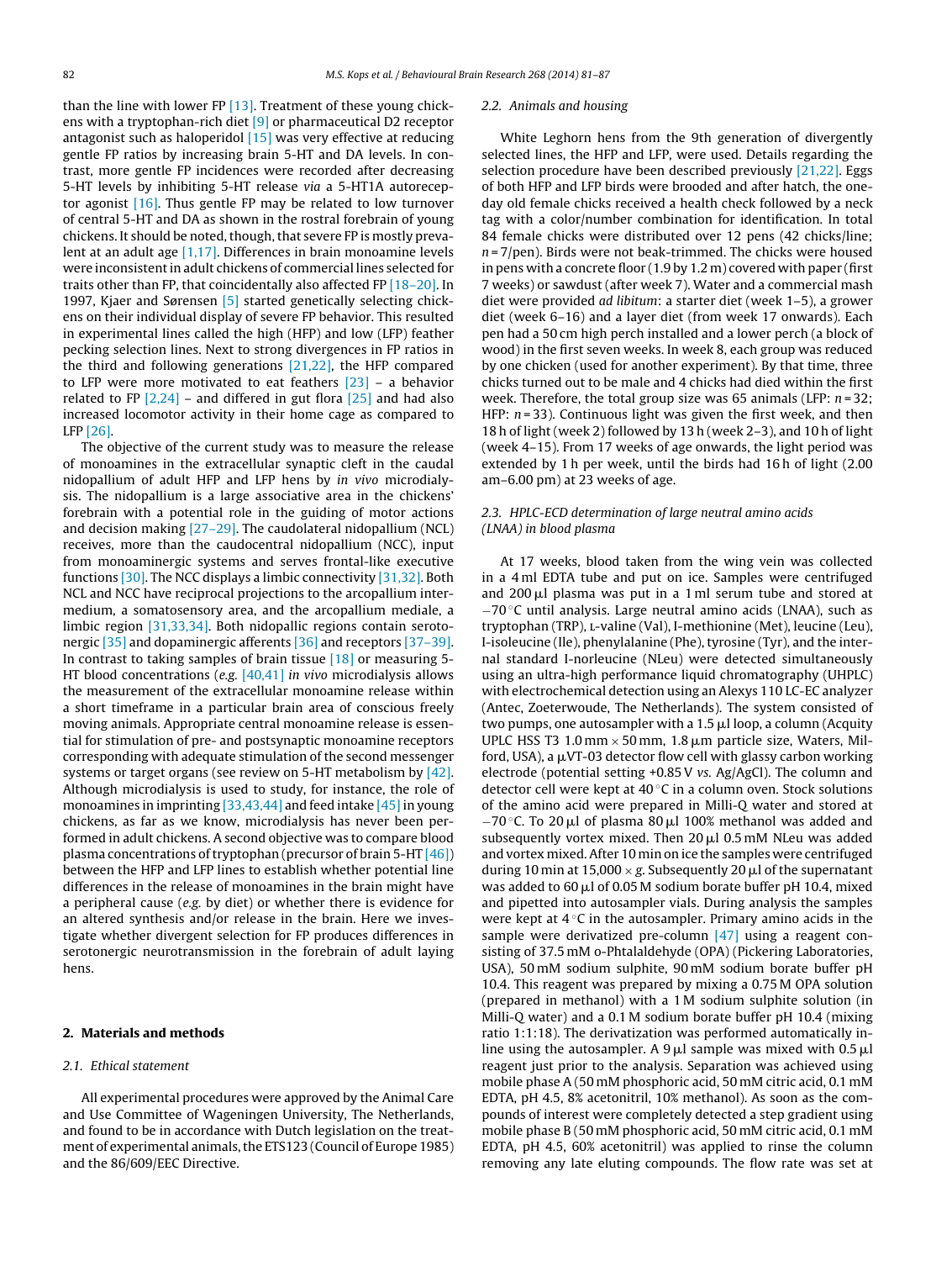<span id="page-2-0"></span>200 µl/min. The chromatogram was recorded and analyzed using a Clarity data system (Antec, Zoeterwoude, The Netherlands). Concentrations of LNAAs in the sample chromatograms were calculated using a calibration curve and corrected for recovery variations using the internal standard. The limit of detection for TRP was 50 nM (signal to noise ratio 1:3). Met and Val peaks overlapped. Concentrations were depicted in  $\mu$ M (is mol/l). The TRP/LNAA ratio was determined by dividing TRP concentrations by the sum of the other LNAA (Tyr + (Met + Val) + Ile + Leu and Phe)  $[48]$ .

#### 2.4. Chemicals and drugs

TRP, Tyr, Val, Met, Leu, Ile, Phe, NLeu were obtained from Sigma Aldrich, USA. Citric acid, phosphoric acid, ethylenediaminetetraacetic acid disodium salt (EDTA), sodium hydroxide, potassium chloride, and, 1-Octanesulfonic acid sodium salt (OSA) were obtained from Acros Organics, Belgium. Boric acid was obtained from Merck, Germany. Acetonitril and methanol were obtained from Biosolve BV, The Netherlands, and o-Phtalaldehyde (OPA) fromPickering Laboratories, USA. Sevoflurane (SevoFlo,AbbottAnimal Health, Chicago, IL, USA) was used to induce a rapid and effective general anesthesia. Carprofen (Rimadyl, 50 mg/mL, Pfizer Animal Health, Capelle a/d IJssel, The Netherlands; 5 mg/kg BW SC) and butorphanol (Dolorex 10 mg/mL, Merck Animal Health, Schiphol-Rijk, The Netherlands; 1 mg/kg BW SC) were used as general analgesia. Local analgesia on the skull was alfacaine (2%) with adrenaline (Alfasan Nederland BV, Woerden, The Netherlands). Dfenfluramine (Sigma Aldrich, USA) was dissolved in saline and administered after baseline measurements during microdialysis, into the inguinal region at a dose of 3.0 mg/kg BW SC (diluted to a volume of  $0.5$  ml/kg).  $p$ -fenfluramine is a serotonin releaser and serotonin reuptake blocker and induces the release of serotonin from the presynaptic neuron and blocks the re-uptake of serotonin [\[49–51\].](#page-6-0)

## 2.5. Microdialysis

## 2.5.1. Habituation

At 23 weeks of age, two hens per pen were randomly selected for microdialysis ( $n = 12$ /line). Prior to surgery, each selected hen was habituated for 3–5 days in the microdialysis room adjacent to the operating room. There, hens were individually kept in wooden boxes ( $l \times b \times h$ ; 60 cm  $\times$  30 cm  $\times$  40 cm) with steel mesh as rooftop and a Perspex window in the front and one in the partitions allowing visual contact with the neighboring hen. The cages used for microdialysis were of similar design as the habituation cages but did not contain side-windows to allow for undisturbed individual microdialysis measurements and had been customized such that the front window could open to function as a worktable; a slot was cut out for the microdialysis tubing to fit through. The sharp edges ofthis slot were covered with a rubber hose. Light was controlled by a time switch (2.00 am–6.00 pm). A radio played during light hours and animals also became habituated to humans walking close by their cages. Temperature in the habituation room was on average  $(\pm$ SEM) 18.7  $\pm$  1.4 °C with an average humidity of 60.4  $\pm$  9.2%. In the morning of surgery, the chickens were put on feed restriction [\[52\]](#page-6-0) and birds were weighed. Water remained continuously available via the drinking nipples in the cage.

## 2.5.2. Surgery

Hens were anesthetized with a mixture of sevoflurane (7–8 l/min) and oxygen (0.8 l/min). When sedated, substances of analgesia were administered subcutaneously in the inguinal region. Body weight was on average  $1.2 \pm 0.3$  kg. Body temperature was taken before and after surgery. Oxygen  $(O_2)$  flow was kept on 0.65 l/min for the entire procedure with a lower maintaining sevoflurane gas flow (3–4 l/min) administered via an intubation tube. Each hen was stereotaxically implanted directly in the brain with a fixed microdialysis probe (MAB 4.11.2CU, 2 mm membrane length with membrane OD of appr. 0.3 mm OD and shaft OD of 0.18 mm, Microbiotech, Stockholm, Sweden) aimed to cover the area of NCC and NCL as higher-order limbic and executive structures (Fig. 1). The head was fixed in a 6in.  $(15.2 \text{ cm})$ raised stereotaxic apparatus (model 902, David Kopf instruments, Tujunga, CA, USA) and a chicken/duck adapter (model 917, David Kopf instruments) with the adaptor slide (model 1246, 45 Degree Adaptor Slide, David Kopf instruments, Tujunga, CA, USA) set to an angle of angle of 43◦ to bring the skull in the horizontal plane. The stereotaxic coordinates were determined following the brain atlas of a two-week old chick by Puelles et al. [\[53\].](#page-6-0) The absence of a brain atlas for adult chickens provided an uncertainty of the probe location, but a pilot study (not described here) provided the following coordinates: A; anterior to interaural line +6.0 mm, L; lateral to the interaural line +7.3 mm, V; ventral from the dura mater −6.3 mm. Probes were anchored on the skull with anchor screws and dental cement (methyl methacrylate dental, Vertex-Detal, Zeist, The Netherlands). To prevent chickens from damaging the probe by head scratching, the probe was also covered by a metal casing (aluminum; ID 8 mm, OD 10 mm; height 20 mm) screwed on an aluminum base (with OD of 9 mm; height 6 mm) that was imbedded in the cement. The inside of the base around the probe was also carefully filled with cement for extra stability of the probe. After implantation, hens were housed individually and placed in



**Fig. 1.** Probe placements in the left caudal nidopallium illustrated in a schematic coronal section of a 23 week-old chicken brain. The representation of the brain areas in adult chickens is based on tracing and immunohistochemistry studies in chickens and pigeons [\[27–29,31,33\]](#page-6-0) and on the (young) chicken brain atlas by Puelles et al. [\[53\].](#page-6-0) The anterior distance from the zero point is labeled (2.56–2.08 mm following [\[53\].](#page-6-0) Probes: open circles, LFP; closed circles, HFP. Abbreviations: Amy, amygdala; Arco, arcopallium; Hipp, hippocampus; M, mesopallium; NCC, caudocentral nidopallium; NCL, caudolateral nidopallium.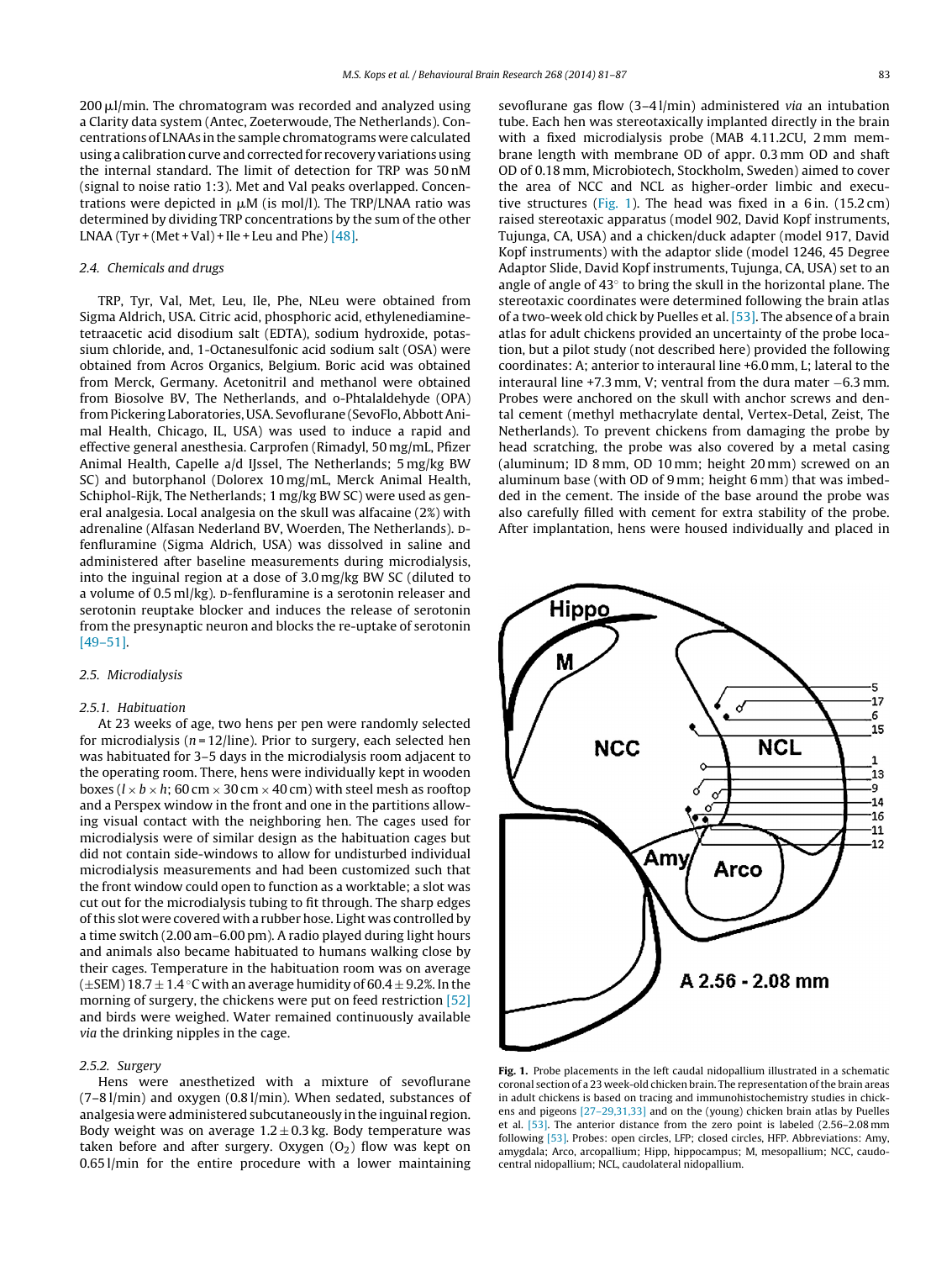the microdialysis room until the end of the experiment. Three hens were subjected to surgery per day.

#### 2.5.3. Microdialysis study

The microdialysis study was performed in conscious freely moving hens, one day after implantation of the microdialysis probe. The microdialysis system consists out of an infusion pump, a swivel with arm and tubing that ran from the pump to the swivel and probe and ended in the vials (to collect the dialysate). This infusion pump (KdScientific Pump 220 series, USA) perfused the system with Ringer solution (147 mM NaCl, 2.3 mM KCl, 2.3 mM CaCl<sub>2</sub> and 1 mM MgCl<sub>2</sub>) at a constant flow rate of 0.33  $\mu$ l/min. During microdialysis, the flow rate was set at 1.5  $\mu$ l/min. The PE Tubing (Instech Laboratories, Inc., Plymouth, PA, USA) was attached with connection pieces (Gilson, Villiers-le-Bel, France) to both in- and outlet of the probe with an infusion pump linked to the inlet. Before sampling, a test run determined a delay time of 26 min, *i.e.* the time from probe to vial (length tubing was 65 cm, from swivel to head). At 7.45 am, hens were connected to a channel swivel (type 375/D/22QM, Instech Laboratories, Inc., Plymouth, PA, USA) which allowed them to move freely. At 11.00 am, about three hours after connection, 30-min samples were manually collected in vials containing 15  $\mu$ l of 0.1 M acetic acid and directly frozen at −70  $^{\circ}$ C until analysis with HPLC. From 11.00 am until 1.00 pm four baseline samples were collected. Hereafter, p-fenfluramine was injected and, at 17.00 pm, the final sample (12 in total) was taken. Thereafter animals were culled and the brains were dissected and immediately stored in formaldehyde (4%) for later investigation of probe localization.

#### 2.5.4. Chromatographic conditions

Microdialysis samples were stored at −70 °C until analysis. The neurotransmitter serotonin (5-HT) and its metabolite 5 hydroxyindoleacetic acid (5-HIAA), respectively, were detected simultaneously by HPLC with electrochemical detection using an Alexys 100 LC-EC system (Antec, Zoeterwoude, The Netherlands). The system consisted of two pumps, one autosampler with a 10 port injection valve, two columns and two detector cells. Column 1 (NeuroSep105 C18 1 mm  $\times$  50 mm, 3 µm particle size) in combination with detector cell 1, detected 5-HT. Column 2 (NeuroSep 115 C18 1 mm  $\times$  150 mm, 3 µm particle size) in combination with detector cell 2, detected the metabolite. The mobile phase for column 1 consisted of 50 mM phosphoric acid, 8 mM KCl, 0.1 mM EDTA (pH 6.0), 9%MeOH, 5% ACN and 400 mg/l OSA. The mobile phase for column 2 consisted of 50 mM phosphoric acid, 50 mM citric acid, 8 mM KCl, 0.1 mM EDTA (pH 3.25), 19.5% methanol and 700 mg/l OSA. Both mobile phases were pumped at 50  $\mu$ l/min. Samples were kept at 8 °C during analysis. From each microdialysis sample 5 µl was injected simultaneously onto each column. The neurotransmitter 5-HT was detected electrochemically using  $\mu$ VT-03 flow cells (Antec, Zoeterwoude, The Netherlands) with glassy carbon working electrodes. Potential settings were for 5- HT +0.30V vs. Ag/AgCl and for the metabolite 5-HIAA +0.59V vs. Ag/AgCl. The columns and detector cells were kept at  $35^{\circ}$ C in a column oven. The chromatogram was recorded and analyzed using the Alexys data system (Antec, Zoeterwoude, The Netherlands). The limit of detection was 0.05 nM (S/N ratio 3:1). Absolute extracellular monoamine concentrations are expressed as nM.

Besides measuring the absolute extracellular concentrations of 5-HT and 5-HIAA, also the response to D-fenfluramine was measured. It was not possible to measure DA concentrations in the chromatogram, because other molecules in the sample disturbed the DA-peak.

#### 2.6. Histology

Dissected brains were quickly stored in formaldehyde until verification of the probe localization. Two days before brain slicing, the brains were placed in 30% sucrose solution. Probe placements were verified on 60  $\mu$ m cresyl violet stained sections obtained with the frozen technique.

## 2.7. Statistical analyses

#### 2.7.1. Microdialysis

Effects of line (LFP vs. HFP) on baseline monoamine and metabolite were analyzed by repeated measures ANOVA with time (4 levels: −90 min, −60 min, −30 min, and 0 min) as within-subject factor and line (LFP or HFP) as between-subject factor. Postinjection data were compared in repeated measures ANOVA with time (8 levels: 30 min, 60 min, 90 min, 120 min, 150 min, 180 min, 210 min, and 240 min) as within-subject factor and line (LFP or LFP) as between-subject factor. When the assumption of sphericity was violated, the results were corrected by the Greenhouse–Geisser procedure. All data were analyzed using the SPSS 20 software statistical package. For the analyses, only the data of hens with the probe localized in the area of interest (based on the histological study, see below) were included.

#### 2.7.2. Large neutral amino acids concentrations in blood plasma

Mean levels of the large neutral amino acids (LNAAs) in blood plasma in the LFP and HFP were analyzed with use of independent t-tests. Blood was taken when animals were 17 weeks of age. At that age, the group consisted of 65 animals (LFP:  $n = 32$ : HFP:  $n = 33$ ). A line comparison was made within this former group. Also, a line comparison was made within the subset of selected animals based on the histological study after microdialysis (LFP:  $n = 5$ ; HFP:  $n = 6$ ).

#### **3. Results**

## 3.1. Histology

Data of three hens was excluded before histology took place: two hens (of the LFP line) removed their cement caps before the actual microdialysis started, whereas a third hen (of the HFP line) had to be culled because of surgical complications. Due to this, histology to determine the probe placement was performed in 21 brains (LFP:  $n = 10$ ; HFP:  $n = 11$ ). The probes were aimed at the borderline of the NCC and the NCL ([Fig.](#page-2-0) 1). Birds with a probe localized outside the region of interest (anterior distance from the zero point: 2.56–2.08 mm) were excluded from the dataset. This held for 10 animals in total ( $n=5$  per line). Consequently, the group size was reduced to eleven in total (LFP:  $n = 5$ ; HFP:  $n = 6$ ).

#### 3.2. Serotonergic dialysate concentrations

## 3.2.1. Baseline serotonin and metabolite levels in the caudal nidopallium

[Fig.](#page-4-0) 2 shows the extracellular levels of 5-HT and 5-HIAA. Repeated measures ANOVAs on the first four baseline measurements revealed significant line differences for 5-HT  $(F_{(1,9)} = 17.34;$  $P = 0.02$ ), with HFP having higher 5-HT levels compared to LFP. Lines did not differ in baseline 5-HIAA concentrations  $(F_{(1,9)} = 0.19;$  $P = 0.68$ ). There were no significant time x line interactions and no effect of time on the absolute mean baseline values, with the exception of 5-HIAA levels ( $F_{(1,3)}$  = 3.19;  $P$  = 0.04) which slightly decreased over time.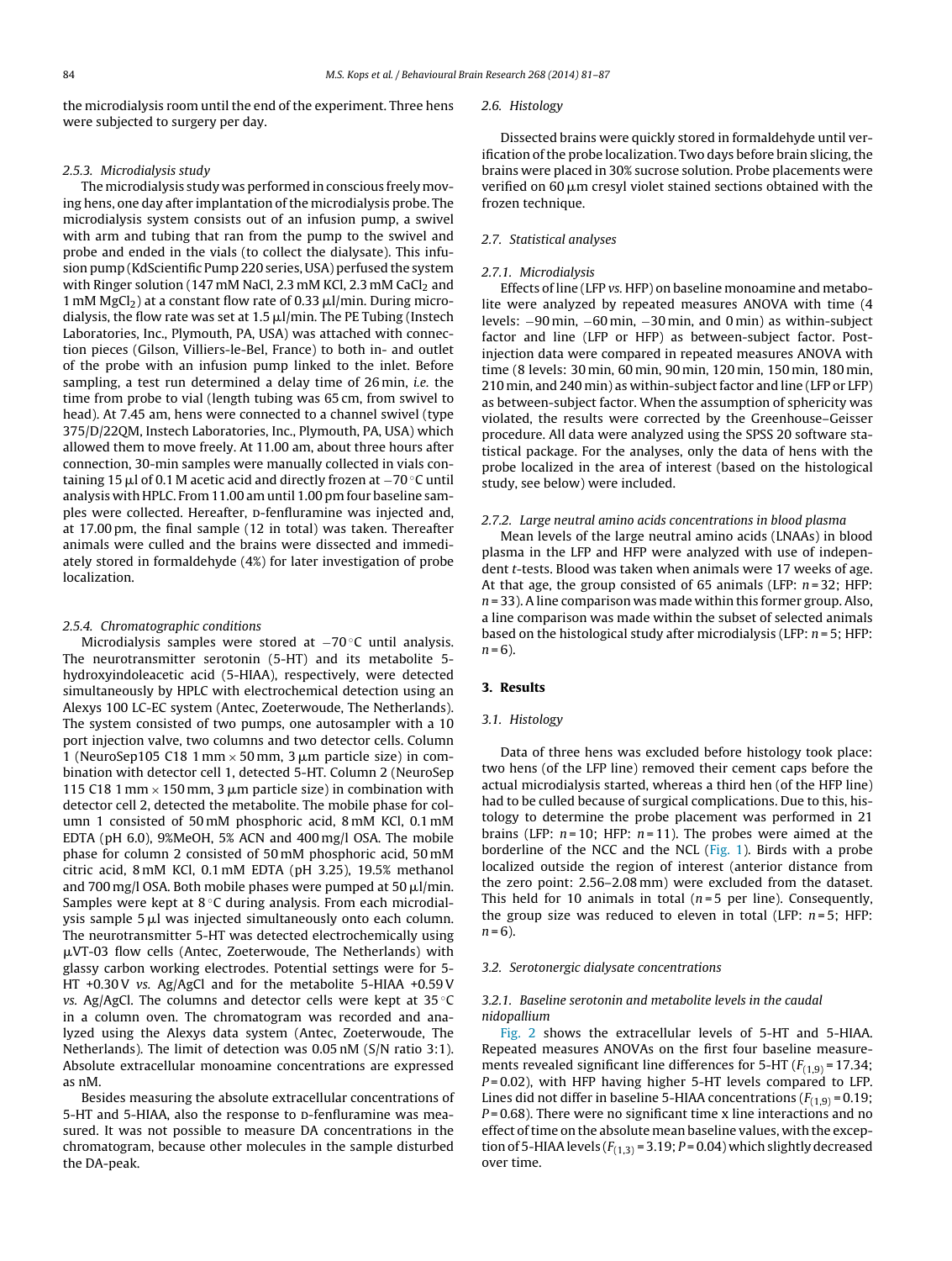<span id="page-4-0"></span>

**Fig. 2.** Measuring 5-HT and 5-HIAA by in vivo brain microdialysis in the caudal nidopallium of adult LFP and HFP hens. 5-HT (A) and 5-HIAA (B) in the caudal nidopallium were measured under basal conditions (4 time points, −90 min to 0 min) and after D-fenfluramine injection (8 time points,  $30-240$  min) (left and right from the dotted line). LFP in open circles  $(n=5)$  and HFP in closed circles  $(n=6)$ . Mean ( $\pm$ SEM) values for monoamines,  $*P$  < 0.05

## 3.2.2. Effect of p-fenfluramine on monoamine and metabolite levels in the caudal nidopallium

The D-fenfluramine-response from time point zero onwards for 5-HT and 5-HIAA is also shown in Fig. 2. Time since administration of p-fenfluramine affected levels of 5-HT  $(F_{(1,1,343)} = 12.821;$  $P = 0.002$ ,  $\varepsilon = 0.192$ ) and 5-HIAA  $(F_{(1,2.982)} = 4.763; P = 0.01$ ,  $\varepsilon$  = 0.731), although lines did not differ (5-HT:  $F_{(1,9)}$  = 0.002, P=0.96; 5-HIAA:  $F_{(1,9)}$  = 2.466, P = 0.151). There was no time x line interaction  $(F_{(1,7)} = 0.019, P = 1.00)$  or line effects  $(F_{(1,9)} = 0.002, P = 0.001)$  $P = 0.963$ ) for 5-HT.

#### 3.3. Large neutral amino acids concentrations in blood plasma

No line effects were found for the other LNAA levels measured or the TRP/LNAA ratio in this subset of animals, see Table 1. When comparing between all HFP and LFP hens (65 in total), lines differed in Tyr  $(F_{(1,63)} = 2.33, P = 0.000)$ , with higher levels in LFP  $(152.12 \pm 5.36)$  compared to HFP  $(120.47 \pm 3.37)$  Moreover, line

**Table 1** LNAA levels (mean and SEM) in blood plasma in LFP ( $n = 5$ ) and HFP ( $n = 6$ ) hens.

| <b>LNAA</b>           | LFP   |            | <b>HFP</b> |            | P value |
|-----------------------|-------|------------|------------|------------|---------|
|                       | Mean  | <b>SEM</b> | Mean       | <b>SEM</b> |         |
| TRP/LNAA <sup>a</sup> | 0.15  | 0.01       | 0.15       | 0.01       | 0.775   |
| <b>TRP</b>            | 82.7  | 3.90       | 81.7       | 4.93       | 0.763   |
| Met + Val             | 104.4 | 10.82      | 102.0      | 5.28       | 0.843   |
| <b>Ile</b>            | 86.2  | 14.68      | 83.90      | 7.92       | 0.886   |
| Leu                   | 168.9 | 15.45      | 161.2      | 8.96       | 0.666   |
| Phe                   | 82.2  | 2.49       | 77.1       | 4.27       | 0.457   |
| <b>TYR</b>            | 147.3 | 11.45      | 122.0      | 9.17       | 0.115   |

<sup>a</sup> Ratio of tryptophan to the sum of the other LNAA  $[TRP/(Met + Val + I]e + Leu + Phe + TYR)].$ 

differences were found for Phe  $(F_{(1,63)} = 0.45, P = 0.011)$ , and lines tended to differ for TRP ( $F_{(1,63)}$  = 1.00, P = 0.082). Compared to HFP, LFP had higher levels for Phe (HFP:  $76.5 \pm 2.03$  vs. LFP:  $83.6 \pm 1.79$ ) and tended to have higher levels for TRP (HFP:  $86.31 \pm 2.30$  vs. LFP:  $92.36 \pm 2.53$ ).

## **4. Discussion**

## 4.1. Serotonergic differences in lines selected for and against feather pecking

This microdialysis study in adult hens from the experimental selection lines demonstrated that HFP hens had a significant higher baseline 5-HT release in the caudal nidopallium as compared to LFP hens. Strikingly, the baseline 5-HT concentration had very little variance within line. Note that the 'punch' method used in most other studies, i.e. analysis of brain tissue samples as a whole, does not allow for distinction between the 5-HT and 5-HIAA concentrations in the presynaptic neuron and the extracellular matrix. Here, the release of monoamines within one specific brain area was targeted by in vivo microdialysis. To our knowledge, this is the first time that in vivo microdialysis is performed in adult laying hens, although in vivo microdialysis has been performed in young chickens (25 days of age) [\[33,43–45\].](#page-6-0)

The present study demonstrates that HFP hens have higher baseline 5-HT concentrations compared to LFP birds. Several neurobiological factors may be responsible for the observed increased baseline release of 5-HT. For instance, higher 5-HT release could be caused by (1) more tryptophan (TRP) in the blood available (TRP is the precursor for brain 5-HT), (2) a higher enzymatic activity of tryptophan hydroxylase (TPH; metabolizes TRP to 5-HT), (3) a decreased activity of the serotonin transporter (SERT; facilitates the reuptake of released 5-HT into the presynaptic cell), (4) a lowered monoamine oxidase of type A (MAO-A; metabolizes 5-HT to 5-HIAA), or, finally, (5) altered 5-HT<sub>1A</sub> autoreceptor activity (is part of the short negative feedback loop located on the presynaptic neuron). Peripheral TRP is a precursor for brain 5-HT [\[42,54\].](#page-6-0) TRP has to compete with other large neutral amino acids (LNAA) present in the blood to enter the brain via the blood–brain-barrier. Here it is shown that HFP and LFP birds do not differ in their TRP concentrations or in TRP/LNAA ratio. This is confirmed by plasma measurements in an earlier generation of these selected lines [\[41\]](#page-6-0) and suggests that the higher baseline release of 5-HT cannot be attributed to differences in TRP availability. The synthesis of 5-HT from TRP can, however, be affected by the activity of the enzyme TPH  $[42]$ . D-fenfluramine induced a dramatic increase in 5-HT concentration in both lines, without differences between the lines. This latter observation demonstrates that the storage capacity in HFP hens probably does not differ from that of LFP hens. Two more factors important for 5-HT metabolism might be affected by selection on FP, namely SERT and MAO-A activity. SERT located on the membrane of presynaptic neurons facilitates the 5-HT clearance from the synaptic cleft [\[55,56\]](#page-6-0) whereafter 5-HT can be stored again in the vesicles for future release. There are indications for SERT-involvement in FP from commercial selection lines since chickens selected on low mortality (due to low incidences of FP and cannibalism) differed from a control line in peripheral SERT functioning [\[57\].](#page-6-0) Peripheral SERT functioning has some predictive value for the activity of the central reuptake system [\[58\].](#page-6-0) Besides possible genetic selection effects, the impact of elevated 5-HT levels during life on the receptor activity should not be overlooked. Sustained elevated 5-HT has been recognized, both in the periphery and centrally, to affect not only the receptor sensitivity but also to have a down-regulatory effect on SERT functioning itself (reviews by [\[59,60\]\).](#page-6-0) However, there is no significant difference in the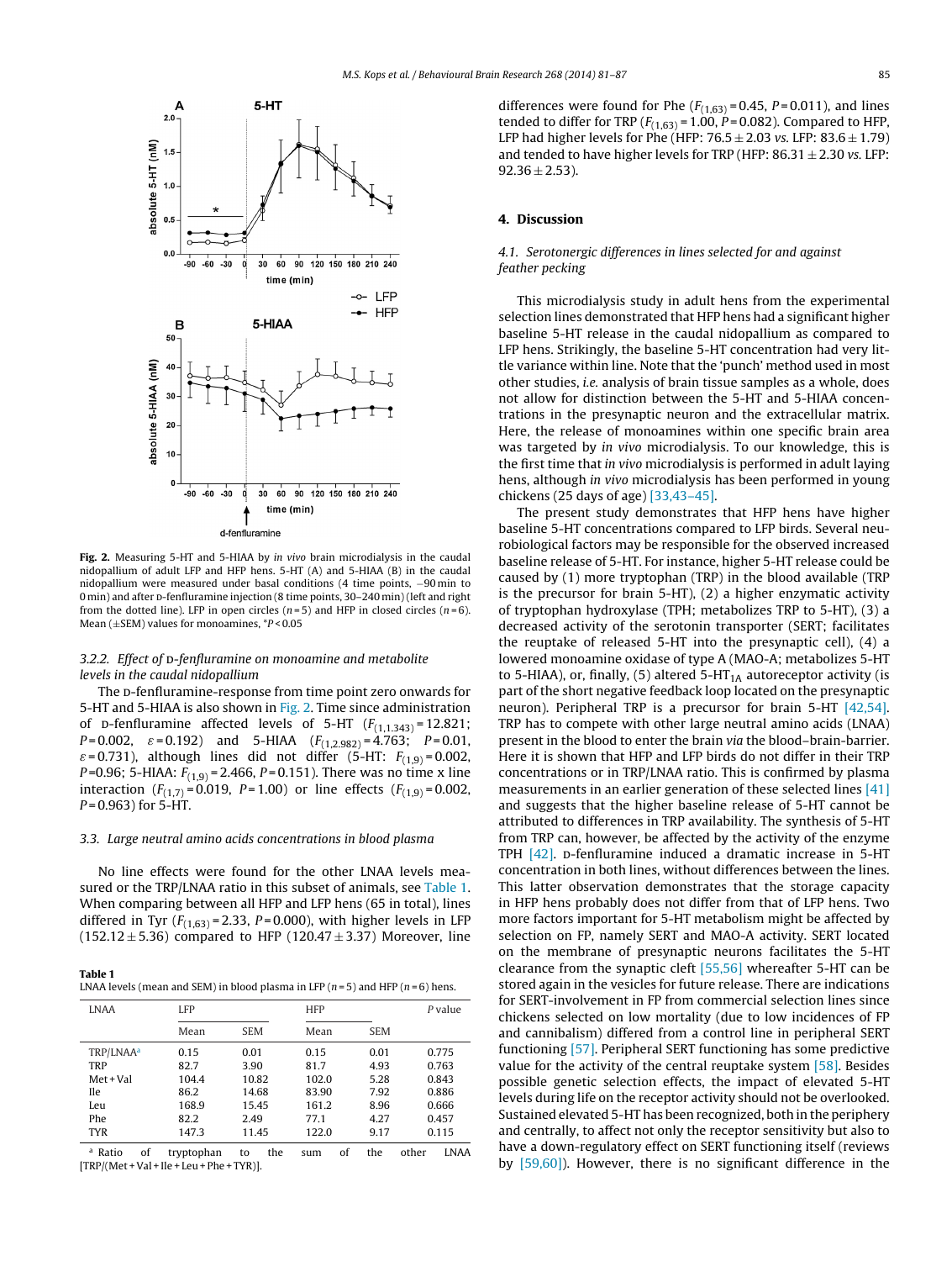<span id="page-5-0"></span>levels of the 5-HT metabolite 5-HIAA to underpin this hypothesis. Concerning MAO-A, absence of differences in 5-HIAA levels also implies that MAO-A activity is not affected in either of the lines. On the other hand, polymorphisms on the gene coding for the MAO-A have been associated with the susceptibility to receive FP [7], but here, the effect of selection on FP on both SERT and MAO activity remains elusive. The  $5-HT<sub>1A</sub>$  autoreceptor is part of a short negative feedback loop located on the presynaptic neuron [\[61\].](#page-6-0) Under normal conditions, 5-HT molecules are released in the presynaptic cleft and part of these molecules will reach the  $5-HT<sub>1A</sub>$  autoreceptor, thereby inhibiting neuronal firing and consequently suppressing 5-HT synthesis. A lower serotonergic neurotransmission caused by an underlying hypersensitive  $5-HT<sub>1A</sub>$  autoreceptor system has been suggested to be a trait-characteristic of violent rodents, showing escalated aggression  $[61–67]$ . The relationship between HFP and higher baseline 5-HT neurotransmission found in the present study does not suggest a similar involvement of the  $5-HT_{1A}$ autoreceptors in SFP as for aggression. This supports the hypothesis that feather pecking is different from aggressive pecking [3,68].

## 4.2. Selection on FP behavior and its neurobiological effects

Recently, it was found that chicks from the HFP line walked a longer distance in their home pen than LFP chicks which lead to the suggestion that HFP chicks suffer from a hyperactivity disorder [\[26\].](#page-6-0) These high levels of activity in the HFP may originate from a more activated motor system. Both the NCC and NCL are connected with the medial arcopallium (AM), the n. posterioris amygdalopalii (PoA), the n. taeniae amygdalae (TnA), and intermediate arcopallium (AI) [\[27,28,31\].](#page-6-0) Whereas AM, PoA, and TnA are considered limbic and homologous to subcomponents of the amygdala, the AI is a somatomotor area with secondary sensory afferents and projections to rhombencephalic motor areas [\[69\].](#page-6-0) Both NCC and NCL contain similar amount of serotonergic fibers and show a high density of 5-HT<sub>1A</sub> binding sites  $[35]$ , but the NCL is more densely covered with dopaminergic fibers than the NCC (see pigeon studies by [\[37,70\].](#page-6-0) It has been described that both increased and decreased levels of 5-HT may lead to enhanced locomotor activity and enhanced reactivity to a novel stimuli and environmental changes [\[71\].](#page-6-0) These behaviors fit the HFP chicks, although these behaviors are usually generated by lower 5-HT levels [\[71\].](#page-6-0)

## **5. Conclusion**

The present in vivo microdialysis experiment clearly shows that adult laying hens of the HFP line are characterized by higher baseline serotonin release in the caudal nidopallium as compared to birds of the LFP line. This suggests that a higher tonic 5-HT neurotransmission activity under baseline conditions is a characteristic of HFP hens. This study illustrates that microdialysis in adult laying hens selected for divergences in feather pecking can provide interesting new perspectives on the role of 5-HT in feather pecking.

#### **Acknowledgements**

Eggs from the feather pecking selection lines used in the present study were brooded with help of Bernd Riedstra, Behavioural Biology, Groningen, The Netherlands. We would like to thank Farrah Bannink and Monique Ooms for assistance with the behavioral observations; Dirk Anjema, Ger de Vries-Reilingh, Fleur Bartels, and Mike Nieuwland, for their technical assistance. We also thank the staff of experimental farm "De Haar" for their excellent animal care. This study is part of the project "Preventing feather pecking in laying hens: from principle to practice (no: 827.09.020) which is financially supported by the program 'The Value of Animal Welfare'

of The Netherlands Organisation for Scientific Research (NWO) and the Ministry of Economic Affairs.

#### **References**

- [1] Gilani AM, Knowles TG, Nicol CJ. The effect of rearing environment on feather pecking in young and adult laying hens. Appl Anim Behav Sci 2013;148:54–63, [http://dx.doi.org/10.1016/j.applanim.2013.07.014.](dx.doi.org/10.1016/j.applanim.2013.07.014)
- [2] Rodenburg TB, Van Krimpen MM, De Jong IC, De Haas EN, Kops MS, Riedstra BJ, et al. The prevention and control of feather pecking in laying hens: identifying the underlying principles. Worlds Poult Sci J 2013;69:361–74, [http://dx.doi.org/10.1017/S0043933913000354.](dx.doi.org/10.1017/S0043933913000354)
- [3] [Savory](http://refhub.elsevier.com/S0166-4328(14)00216-2/sbref0015) [CJ.](http://refhub.elsevier.com/S0166-4328(14)00216-2/sbref0015) [Feather](http://refhub.elsevier.com/S0166-4328(14)00216-2/sbref0015) [pecking](http://refhub.elsevier.com/S0166-4328(14)00216-2/sbref0015) [and](http://refhub.elsevier.com/S0166-4328(14)00216-2/sbref0015) [cannibalism.](http://refhub.elsevier.com/S0166-4328(14)00216-2/sbref0015) [Worlds](http://refhub.elsevier.com/S0166-4328(14)00216-2/sbref0015) [Poult](http://refhub.elsevier.com/S0166-4328(14)00216-2/sbref0015) [Sci](http://refhub.elsevier.com/S0166-4328(14)00216-2/sbref0015) [J](http://refhub.elsevier.com/S0166-4328(14)00216-2/sbref0015) [1995;51:](http://refhub.elsevier.com/S0166-4328(14)00216-2/sbref0015) [215–9.](http://refhub.elsevier.com/S0166-4328(14)00216-2/sbref0015)
- [4] [Rodenburg](http://refhub.elsevier.com/S0166-4328(14)00216-2/sbref0020) [TB,](http://refhub.elsevier.com/S0166-4328(14)00216-2/sbref0020) [Koene](http://refhub.elsevier.com/S0166-4328(14)00216-2/sbref0020) [P.](http://refhub.elsevier.com/S0166-4328(14)00216-2/sbref0020) [Comparison](http://refhub.elsevier.com/S0166-4328(14)00216-2/sbref0020) [of](http://refhub.elsevier.com/S0166-4328(14)00216-2/sbref0020) [individual](http://refhub.elsevier.com/S0166-4328(14)00216-2/sbref0020) [and](http://refhub.elsevier.com/S0166-4328(14)00216-2/sbref0020) [social](http://refhub.elsevier.com/S0166-4328(14)00216-2/sbref0020) [feather](http://refhub.elsevier.com/S0166-4328(14)00216-2/sbref0020) [pecking](http://refhub.elsevier.com/S0166-4328(14)00216-2/sbref0020) [tests](http://refhub.elsevier.com/S0166-4328(14)00216-2/sbref0020) [in](http://refhub.elsevier.com/S0166-4328(14)00216-2/sbref0020) [two](http://refhub.elsevier.com/S0166-4328(14)00216-2/sbref0020) [lines](http://refhub.elsevier.com/S0166-4328(14)00216-2/sbref0020) [of](http://refhub.elsevier.com/S0166-4328(14)00216-2/sbref0020) [laying](http://refhub.elsevier.com/S0166-4328(14)00216-2/sbref0020) [hens](http://refhub.elsevier.com/S0166-4328(14)00216-2/sbref0020) [at](http://refhub.elsevier.com/S0166-4328(14)00216-2/sbref0020) [ten](http://refhub.elsevier.com/S0166-4328(14)00216-2/sbref0020) [different](http://refhub.elsevier.com/S0166-4328(14)00216-2/sbref0020) [ages.](http://refhub.elsevier.com/S0166-4328(14)00216-2/sbref0020) [Appl](http://refhub.elsevier.com/S0166-4328(14)00216-2/sbref0020) [Anim](http://refhub.elsevier.com/S0166-4328(14)00216-2/sbref0020) [Behav](http://refhub.elsevier.com/S0166-4328(14)00216-2/sbref0020) [Sci](http://refhub.elsevier.com/S0166-4328(14)00216-2/sbref0020) [2003;81:133](http://refhub.elsevier.com/S0166-4328(14)00216-2/sbref0020)–[48.](http://refhub.elsevier.com/S0166-4328(14)00216-2/sbref0020)
- [5] [Kjaer](http://refhub.elsevier.com/S0166-4328(14)00216-2/sbref0025) [JB,](http://refhub.elsevier.com/S0166-4328(14)00216-2/sbref0025) [Sørensen](http://refhub.elsevier.com/S0166-4328(14)00216-2/sbref0025) [P.](http://refhub.elsevier.com/S0166-4328(14)00216-2/sbref0025) [Feather](http://refhub.elsevier.com/S0166-4328(14)00216-2/sbref0025) [pecking](http://refhub.elsevier.com/S0166-4328(14)00216-2/sbref0025) [behaviour](http://refhub.elsevier.com/S0166-4328(14)00216-2/sbref0025) [in](http://refhub.elsevier.com/S0166-4328(14)00216-2/sbref0025) [White](http://refhub.elsevier.com/S0166-4328(14)00216-2/sbref0025) [Leghorns,](http://refhub.elsevier.com/S0166-4328(14)00216-2/sbref0025) [a](http://refhub.elsevier.com/S0166-4328(14)00216-2/sbref0025) [genetic](http://refhub.elsevier.com/S0166-4328(14)00216-2/sbref0025) [study.](http://refhub.elsevier.com/S0166-4328(14)00216-2/sbref0025) [Br](http://refhub.elsevier.com/S0166-4328(14)00216-2/sbref0025) [Poult](http://refhub.elsevier.com/S0166-4328(14)00216-2/sbref0025) [Sci](http://refhub.elsevier.com/S0166-4328(14)00216-2/sbref0025) [1997;38:333–41.](http://refhub.elsevier.com/S0166-4328(14)00216-2/sbref0025)
- [6] Flisikowski K, Schwarzenbacher H, Wysocki M, Weigend S, Preisinger R, Kjaer JB, et al. Variation in neighbouring genes of the dopaminergic and serotonergic systems affects feather pecking behaviour of laying hens. Anim Genet 2009;40:192–9, [http://dx.doi.org/10.1111/j.1365-2052.2008.01821.x](dx.doi.org/10.1111/j.1365-2052.2008.01821.x).
- [7] [Biscarini](http://refhub.elsevier.com/S0166-4328(14)00216-2/sbref0035) [F,](http://refhub.elsevier.com/S0166-4328(14)00216-2/sbref0035) [Bovenhuis](http://refhub.elsevier.com/S0166-4328(14)00216-2/sbref0035) [H,](http://refhub.elsevier.com/S0166-4328(14)00216-2/sbref0035) [Van](http://refhub.elsevier.com/S0166-4328(14)00216-2/sbref0035) [Der](http://refhub.elsevier.com/S0166-4328(14)00216-2/sbref0035) [Poel](http://refhub.elsevier.com/S0166-4328(14)00216-2/sbref0035) [J,](http://refhub.elsevier.com/S0166-4328(14)00216-2/sbref0035) [Rodenburg](http://refhub.elsevier.com/S0166-4328(14)00216-2/sbref0035) [TB,](http://refhub.elsevier.com/S0166-4328(14)00216-2/sbref0035) [Jungerius](http://refhub.elsevier.com/S0166-4328(14)00216-2/sbref0035) [AP,](http://refhub.elsevier.com/S0166-4328(14)00216-2/sbref0035) [Van](http://refhub.elsevier.com/S0166-4328(14)00216-2/sbref0035) [Aren](http://refhub.elsevier.com/S0166-4328(14)00216-2/sbref0035)[donk](http://refhub.elsevier.com/S0166-4328(14)00216-2/sbref0035) [JAM.](http://refhub.elsevier.com/S0166-4328(14)00216-2/sbref0035) [Across-line](http://refhub.elsevier.com/S0166-4328(14)00216-2/sbref0035) [SNP](http://refhub.elsevier.com/S0166-4328(14)00216-2/sbref0035) [association](http://refhub.elsevier.com/S0166-4328(14)00216-2/sbref0035) [study](http://refhub.elsevier.com/S0166-4328(14)00216-2/sbref0035) [for](http://refhub.elsevier.com/S0166-4328(14)00216-2/sbref0035) [direct](http://refhub.elsevier.com/S0166-4328(14)00216-2/sbref0035) [and](http://refhub.elsevier.com/S0166-4328(14)00216-2/sbref0035) [associative](http://refhub.elsevier.com/S0166-4328(14)00216-2/sbref0035) [effects](http://refhub.elsevier.com/S0166-4328(14)00216-2/sbref0035) [on](http://refhub.elsevier.com/S0166-4328(14)00216-2/sbref0035) [feather](http://refhub.elsevier.com/S0166-4328(14)00216-2/sbref0035) [damage](http://refhub.elsevier.com/S0166-4328(14)00216-2/sbref0035) [in](http://refhub.elsevier.com/S0166-4328(14)00216-2/sbref0035) [laying](http://refhub.elsevier.com/S0166-4328(14)00216-2/sbref0035) [hens.](http://refhub.elsevier.com/S0166-4328(14)00216-2/sbref0035) [Behav](http://refhub.elsevier.com/S0166-4328(14)00216-2/sbref0035) [Genet](http://refhub.elsevier.com/S0166-4328(14)00216-2/sbref0035) [2010;40:715–27.](http://refhub.elsevier.com/S0166-4328(14)00216-2/sbref0035)
- [8] [Brunberg](http://refhub.elsevier.com/S0166-4328(14)00216-2/sbref0040) [E,](http://refhub.elsevier.com/S0166-4328(14)00216-2/sbref0040) [Jensen](http://refhub.elsevier.com/S0166-4328(14)00216-2/sbref0040) [P,](http://refhub.elsevier.com/S0166-4328(14)00216-2/sbref0040) [Isaksson](http://refhub.elsevier.com/S0166-4328(14)00216-2/sbref0040) [A,](http://refhub.elsevier.com/S0166-4328(14)00216-2/sbref0040) [Keeling](http://refhub.elsevier.com/S0166-4328(14)00216-2/sbref0040) [L.](http://refhub.elsevier.com/S0166-4328(14)00216-2/sbref0040) [Feather](http://refhub.elsevier.com/S0166-4328(14)00216-2/sbref0040) [pecking](http://refhub.elsevier.com/S0166-4328(14)00216-2/sbref0040) [behavior](http://refhub.elsevier.com/S0166-4328(14)00216-2/sbref0040) [in](http://refhub.elsevier.com/S0166-4328(14)00216-2/sbref0040) [laying](http://refhub.elsevier.com/S0166-4328(14)00216-2/sbref0040) [hens:](http://refhub.elsevier.com/S0166-4328(14)00216-2/sbref0040) [hypothalamic](http://refhub.elsevier.com/S0166-4328(14)00216-2/sbref0040) [gene](http://refhub.elsevier.com/S0166-4328(14)00216-2/sbref0040) [expression](http://refhub.elsevier.com/S0166-4328(14)00216-2/sbref0040) [in](http://refhub.elsevier.com/S0166-4328(14)00216-2/sbref0040) [birds](http://refhub.elsevier.com/S0166-4328(14)00216-2/sbref0040) [performing](http://refhub.elsevier.com/S0166-4328(14)00216-2/sbref0040) [and](http://refhub.elsevier.com/S0166-4328(14)00216-2/sbref0040) [receiving](http://refhub.elsevier.com/S0166-4328(14)00216-2/sbref0040) [pecks.](http://refhub.elsevier.com/S0166-4328(14)00216-2/sbref0040) [Poult](http://refhub.elsevier.com/S0166-4328(14)00216-2/sbref0040) [Sci](http://refhub.elsevier.com/S0166-4328(14)00216-2/sbref0040) [2011;90:1145–52.](http://refhub.elsevier.com/S0166-4328(14)00216-2/sbref0040)
- [9] van Hierden YM, Koolhaas JM, Korte SM. Chronic increase of dietarytryptophan decreases gentle feather pecking behaviour. Appl Anim Behav Sci 2004;89:71–84, [http://dx.doi.org/10.1016/j.applanim.2004.05.004.](dx.doi.org/10.1016/j.applanim.2004.05.004)
- [10] Bordnick PS, Thyer BA, Ritchie BW. Feather picking disorder and trichotillomania: an avian model of human psychopathology. J Behav Ther Exp Psychiatry 1994;25:189–96, [http://dx.doi.org/10.1016/0005-7916\(94\)90019-1.](dx.doi.org/10.1016/0005-7916(94)90019-1)
- [11] Kops MS, de Haas EN, Rodenburg TB, Ellen ED, Korte-Bouws GAH, Olivier B, et al. Selection for low mortality in laying hens affects catecholamine levels in the arcopallium, a brain area involved in fear and motor regulation. Behav Brain Res 2013, [http://dx.doi.org/10.1016/j.bbr.2013.09.035.](dx.doi.org/10.1016/j.bbr.2013.09.035)
- [12] Kops MS, de Haas EN, Rodenburg TB, Ellen ED, Korte-Bouws GAH, Olivier B, et al. Effects of feather pecking phenotype (severe feather peckers, victims and non-peckers) on serotonergic and dopaminergic activity in four brain areas of laying hens (Gallus gallus domesticus). Physiol Behav 2013;120:77–82, [http://dx.doi.org/10.1016/j.physbeh.2013.07.007.](dx.doi.org/10.1016/j.physbeh.2013.07.007)
- [13] [Van](http://refhub.elsevier.com/S0166-4328(14)00216-2/sbref0065) [Hierden](http://refhub.elsevier.com/S0166-4328(14)00216-2/sbref0065) [YM,](http://refhub.elsevier.com/S0166-4328(14)00216-2/sbref0065) [Korte](http://refhub.elsevier.com/S0166-4328(14)00216-2/sbref0065) [SM,](http://refhub.elsevier.com/S0166-4328(14)00216-2/sbref0065) [Ruesink](http://refhub.elsevier.com/S0166-4328(14)00216-2/sbref0065) [EW,](http://refhub.elsevier.com/S0166-4328(14)00216-2/sbref0065) [Van](http://refhub.elsevier.com/S0166-4328(14)00216-2/sbref0065) [Reenen](http://refhub.elsevier.com/S0166-4328(14)00216-2/sbref0065) [CG,](http://refhub.elsevier.com/S0166-4328(14)00216-2/sbref0065) [Engel](http://refhub.elsevier.com/S0166-4328(14)00216-2/sbref0065) [B,](http://refhub.elsevier.com/S0166-4328(14)00216-2/sbref0065) [Koolhaas](http://refhub.elsevier.com/S0166-4328(14)00216-2/sbref0065) [JM,](http://refhub.elsevier.com/S0166-4328(14)00216-2/sbref0065) [et](http://refhub.elsevier.com/S0166-4328(14)00216-2/sbref0065) [al.](http://refhub.elsevier.com/S0166-4328(14)00216-2/sbref0065) [The](http://refhub.elsevier.com/S0166-4328(14)00216-2/sbref0065) [development](http://refhub.elsevier.com/S0166-4328(14)00216-2/sbref0065) [of](http://refhub.elsevier.com/S0166-4328(14)00216-2/sbref0065) [feather](http://refhub.elsevier.com/S0166-4328(14)00216-2/sbref0065) [pecking](http://refhub.elsevier.com/S0166-4328(14)00216-2/sbref0065) [behaviour](http://refhub.elsevier.com/S0166-4328(14)00216-2/sbref0065) [and](http://refhub.elsevier.com/S0166-4328(14)00216-2/sbref0065) [targeting](http://refhub.elsevier.com/S0166-4328(14)00216-2/sbref0065) [of](http://refhub.elsevier.com/S0166-4328(14)00216-2/sbref0065) [pecking](http://refhub.elsevier.com/S0166-4328(14)00216-2/sbref0065) [in](http://refhub.elsevier.com/S0166-4328(14)00216-2/sbref0065) [chicks](http://refhub.elsevier.com/S0166-4328(14)00216-2/sbref0065) [from](http://refhub.elsevier.com/S0166-4328(14)00216-2/sbref0065) [a](http://refhub.elsevier.com/S0166-4328(14)00216-2/sbref0065) [high](http://refhub.elsevier.com/S0166-4328(14)00216-2/sbref0065) [and](http://refhub.elsevier.com/S0166-4328(14)00216-2/sbref0065) [low](http://refhub.elsevier.com/S0166-4328(14)00216-2/sbref0065) [feather](http://refhub.elsevier.com/S0166-4328(14)00216-2/sbref0065) [pecking](http://refhub.elsevier.com/S0166-4328(14)00216-2/sbref0065) [line](http://refhub.elsevier.com/S0166-4328(14)00216-2/sbref0065) [of](http://refhub.elsevier.com/S0166-4328(14)00216-2/sbref0065) [laying](http://refhub.elsevier.com/S0166-4328(14)00216-2/sbref0065) [hens.](http://refhub.elsevier.com/S0166-4328(14)00216-2/sbref0065) [Appl](http://refhub.elsevier.com/S0166-4328(14)00216-2/sbref0065) [Anim](http://refhub.elsevier.com/S0166-4328(14)00216-2/sbref0065) [Behav](http://refhub.elsevier.com/S0166-4328(14)00216-2/sbref0065) [Sci](http://refhub.elsevier.com/S0166-4328(14)00216-2/sbref0065) [2002;77:183–96.](http://refhub.elsevier.com/S0166-4328(14)00216-2/sbref0065)
- [14] van Hierden YM, Koolhaas JM, Košťál L, Výboh P, Sedlačková M, Rajman M, et al. Chicks from a high and low feather pecking line of laying hens differ in apomorphine sensitivity. Physiol Behav 2005;84:471–7, [http://dx.doi.org/10.1016/j.physbeh.2005.01.015.](dx.doi.org/10.1016/j.physbeh.2005.01.015)
- [15] [Kjaer](http://refhub.elsevier.com/S0166-4328(14)00216-2/sbref0075) [JB,](http://refhub.elsevier.com/S0166-4328(14)00216-2/sbref0075) [Hjarvard](http://refhub.elsevier.com/S0166-4328(14)00216-2/sbref0075) [BM,](http://refhub.elsevier.com/S0166-4328(14)00216-2/sbref0075) [Jensen](http://refhub.elsevier.com/S0166-4328(14)00216-2/sbref0075) [KH,](http://refhub.elsevier.com/S0166-4328(14)00216-2/sbref0075) [Hansen-Møller](http://refhub.elsevier.com/S0166-4328(14)00216-2/sbref0075) [J,](http://refhub.elsevier.com/S0166-4328(14)00216-2/sbref0075) [Naesbye](http://refhub.elsevier.com/S0166-4328(14)00216-2/sbref0075) [Larsen](http://refhub.elsevier.com/S0166-4328(14)00216-2/sbref0075) [O.](http://refhub.elsevier.com/S0166-4328(14)00216-2/sbref0075) [Effects](http://refhub.elsevier.com/S0166-4328(14)00216-2/sbref0075) [of](http://refhub.elsevier.com/S0166-4328(14)00216-2/sbref0075) [haloperidol,](http://refhub.elsevier.com/S0166-4328(14)00216-2/sbref0075) [a](http://refhub.elsevier.com/S0166-4328(14)00216-2/sbref0075) [dopamine](http://refhub.elsevier.com/S0166-4328(14)00216-2/sbref0075) [D2](http://refhub.elsevier.com/S0166-4328(14)00216-2/sbref0075) [receptor](http://refhub.elsevier.com/S0166-4328(14)00216-2/sbref0075) [antagonist,](http://refhub.elsevier.com/S0166-4328(14)00216-2/sbref0075) [on](http://refhub.elsevier.com/S0166-4328(14)00216-2/sbref0075) [feather](http://refhub.elsevier.com/S0166-4328(14)00216-2/sbref0075) [pecking](http://refhub.elsevier.com/S0166-4328(14)00216-2/sbref0075) [behaviour](http://refhub.elsevier.com/S0166-4328(14)00216-2/sbref0075) [in](http://refhub.elsevier.com/S0166-4328(14)00216-2/sbref0075) [laying](http://refhub.elsevier.com/S0166-4328(14)00216-2/sbref0075) [hens.](http://refhub.elsevier.com/S0166-4328(14)00216-2/sbref0075) [Appl](http://refhub.elsevier.com/S0166-4328(14)00216-2/sbref0075) [Anim](http://refhub.elsevier.com/S0166-4328(14)00216-2/sbref0075) [Behav](http://refhub.elsevier.com/S0166-4328(14)00216-2/sbref0075) [Sci](http://refhub.elsevier.com/S0166-4328(14)00216-2/sbref0075) [2004;86:77–91.](http://refhub.elsevier.com/S0166-4328(14)00216-2/sbref0075)
- [16] van Hierden YM, de Boer SF, Koolhaas JM, Korte SM. The control of feather pecking by serotonin. Behav Neurosci 2004;118:575–83, [http://dx.doi.org/10.1037/0735-7044.118.3.575](dx.doi.org/10.1037/0735-7044.118.3.575).
- [17] Newberry RC, Keeling LJ, Estevez I, Bilčík B. Behaviour when young as a predictor of severe feather pecking in adult laying hens: the redirected foraging hypothesis revisited. Appl Anim Behav Sci 2007;107:262–74, [http://dx.doi.org/10.1016/j.applanim.2006.10.010.](dx.doi.org/10.1016/j.applanim.2006.10.010)
- [18] Cheng HW, Fahey A. Effects of group size and repeated social disruption on the serotonergic and dopaminergic systems in two genetic lines of White Leghorn laying hens. Poult Sci 2009;88:2018–25, [http://dx.doi.org/10.3382/ps.2008-00302.](dx.doi.org/10.3382/ps.2008-00302)
- [19] [Craig](http://refhub.elsevier.com/S0166-4328(14)00216-2/sbref0095) [JV,](http://refhub.elsevier.com/S0166-4328(14)00216-2/sbref0095) [Swanson](http://refhub.elsevier.com/S0166-4328(14)00216-2/sbref0095) [JC.](http://refhub.elsevier.com/S0166-4328(14)00216-2/sbref0095) [Review:](http://refhub.elsevier.com/S0166-4328(14)00216-2/sbref0095) [welfare](http://refhub.elsevier.com/S0166-4328(14)00216-2/sbref0095) [perspectives](http://refhub.elsevier.com/S0166-4328(14)00216-2/sbref0095) [on](http://refhub.elsevier.com/S0166-4328(14)00216-2/sbref0095) [hens](http://refhub.elsevier.com/S0166-4328(14)00216-2/sbref0095) [kept](http://refhub.elsevier.com/S0166-4328(14)00216-2/sbref0095) [for](http://refhub.elsevier.com/S0166-4328(14)00216-2/sbref0095) [egg](http://refhub.elsevier.com/S0166-4328(14)00216-2/sbref0095) [pro](http://refhub.elsevier.com/S0166-4328(14)00216-2/sbref0095)[duction.](http://refhub.elsevier.com/S0166-4328(14)00216-2/sbref0095) [Poult](http://refhub.elsevier.com/S0166-4328(14)00216-2/sbref0095) [Sci](http://refhub.elsevier.com/S0166-4328(14)00216-2/sbref0095) [1994;73:921–38.](http://refhub.elsevier.com/S0166-4328(14)00216-2/sbref0095)
- [20] Uitdehaag KA, Rodenburg TB, Van Reenen CG, Koopmanschap RE, De Vries Reilingh G, Engel B, et al. Effects of genetic origin and social environment on behavioral response to manual restraint and monoamine functioning in laying hens. Poult Sci 2011;90:1629–36, [http://dx.doi.org/10.3382/ps.2010-01292](dx.doi.org/10.3382/ps.2010-01292).
- [21] [Kjaer](http://refhub.elsevier.com/S0166-4328(14)00216-2/sbref0105) [JB,](http://refhub.elsevier.com/S0166-4328(14)00216-2/sbref0105) [Sorensen](http://refhub.elsevier.com/S0166-4328(14)00216-2/sbref0105) [P,](http://refhub.elsevier.com/S0166-4328(14)00216-2/sbref0105) [Su](http://refhub.elsevier.com/S0166-4328(14)00216-2/sbref0105) [G.](http://refhub.elsevier.com/S0166-4328(14)00216-2/sbref0105) [Divergent](http://refhub.elsevier.com/S0166-4328(14)00216-2/sbref0105) [selection](http://refhub.elsevier.com/S0166-4328(14)00216-2/sbref0105) [on](http://refhub.elsevier.com/S0166-4328(14)00216-2/sbref0105) [feather](http://refhub.elsevier.com/S0166-4328(14)00216-2/sbref0105) [pecking](http://refhub.elsevier.com/S0166-4328(14)00216-2/sbref0105) [behaviour](http://refhub.elsevier.com/S0166-4328(14)00216-2/sbref0105) [in](http://refhub.elsevier.com/S0166-4328(14)00216-2/sbref0105) [laying](http://refhub.elsevier.com/S0166-4328(14)00216-2/sbref0105) [hens](http://refhub.elsevier.com/S0166-4328(14)00216-2/sbref0105) [\(](http://refhub.elsevier.com/S0166-4328(14)00216-2/sbref0105)[Gallus](http://refhub.elsevier.com/S0166-4328(14)00216-2/sbref0105) [gallus](http://refhub.elsevier.com/S0166-4328(14)00216-2/sbref0105) [domesticus](http://refhub.elsevier.com/S0166-4328(14)00216-2/sbref0105)[\).](http://refhub.elsevier.com/S0166-4328(14)00216-2/sbref0105) [Appl](http://refhub.elsevier.com/S0166-4328(14)00216-2/sbref0105) [Anim](http://refhub.elsevier.com/S0166-4328(14)00216-2/sbref0105) [Behav](http://refhub.elsevier.com/S0166-4328(14)00216-2/sbref0105) [Sci](http://refhub.elsevier.com/S0166-4328(14)00216-2/sbref0105) [2001;71:](http://refhub.elsevier.com/S0166-4328(14)00216-2/sbref0105) [229](http://refhub.elsevier.com/S0166-4328(14)00216-2/sbref0105)–[39.](http://refhub.elsevier.com/S0166-4328(14)00216-2/sbref0105)
- [22] [Su](http://refhub.elsevier.com/S0166-4328(14)00216-2/sbref0110) [G,](http://refhub.elsevier.com/S0166-4328(14)00216-2/sbref0110) [Kjaer](http://refhub.elsevier.com/S0166-4328(14)00216-2/sbref0110) [JB,](http://refhub.elsevier.com/S0166-4328(14)00216-2/sbref0110) [Sørensen](http://refhub.elsevier.com/S0166-4328(14)00216-2/sbref0110) [P.](http://refhub.elsevier.com/S0166-4328(14)00216-2/sbref0110) [Variance](http://refhub.elsevier.com/S0166-4328(14)00216-2/sbref0110) [components](http://refhub.elsevier.com/S0166-4328(14)00216-2/sbref0110) [and](http://refhub.elsevier.com/S0166-4328(14)00216-2/sbref0110) [selection](http://refhub.elsevier.com/S0166-4328(14)00216-2/sbref0110) [response](http://refhub.elsevier.com/S0166-4328(14)00216-2/sbref0110) [for](http://refhub.elsevier.com/S0166-4328(14)00216-2/sbref0110) [feather-pecking](http://refhub.elsevier.com/S0166-4328(14)00216-2/sbref0110) [behavior](http://refhub.elsevier.com/S0166-4328(14)00216-2/sbref0110) [in](http://refhub.elsevier.com/S0166-4328(14)00216-2/sbref0110) [laying](http://refhub.elsevier.com/S0166-4328(14)00216-2/sbref0110) [hens.](http://refhub.elsevier.com/S0166-4328(14)00216-2/sbref0110) [Poult](http://refhub.elsevier.com/S0166-4328(14)00216-2/sbref0110) [Sci](http://refhub.elsevier.com/S0166-4328(14)00216-2/sbref0110) [2005;84:14–21.](http://refhub.elsevier.com/S0166-4328(14)00216-2/sbref0110)
- [23] Harlander-Matauschek A, Feise U. Physical characteristics of feathers play a role in feather eating behavior. Poult Sci 2009;88:1800–4, [http://dx.doi.org/10.3382/ps.2008-00566.](dx.doi.org/10.3382/ps.2008-00566)
- [24] Bennewitz J, Bögelein S, Buhl M, Piepho HP, Kjaer JB, Bessei W. Genetic parameters for feather pecking and aggressive behaviour in large F2-cross of